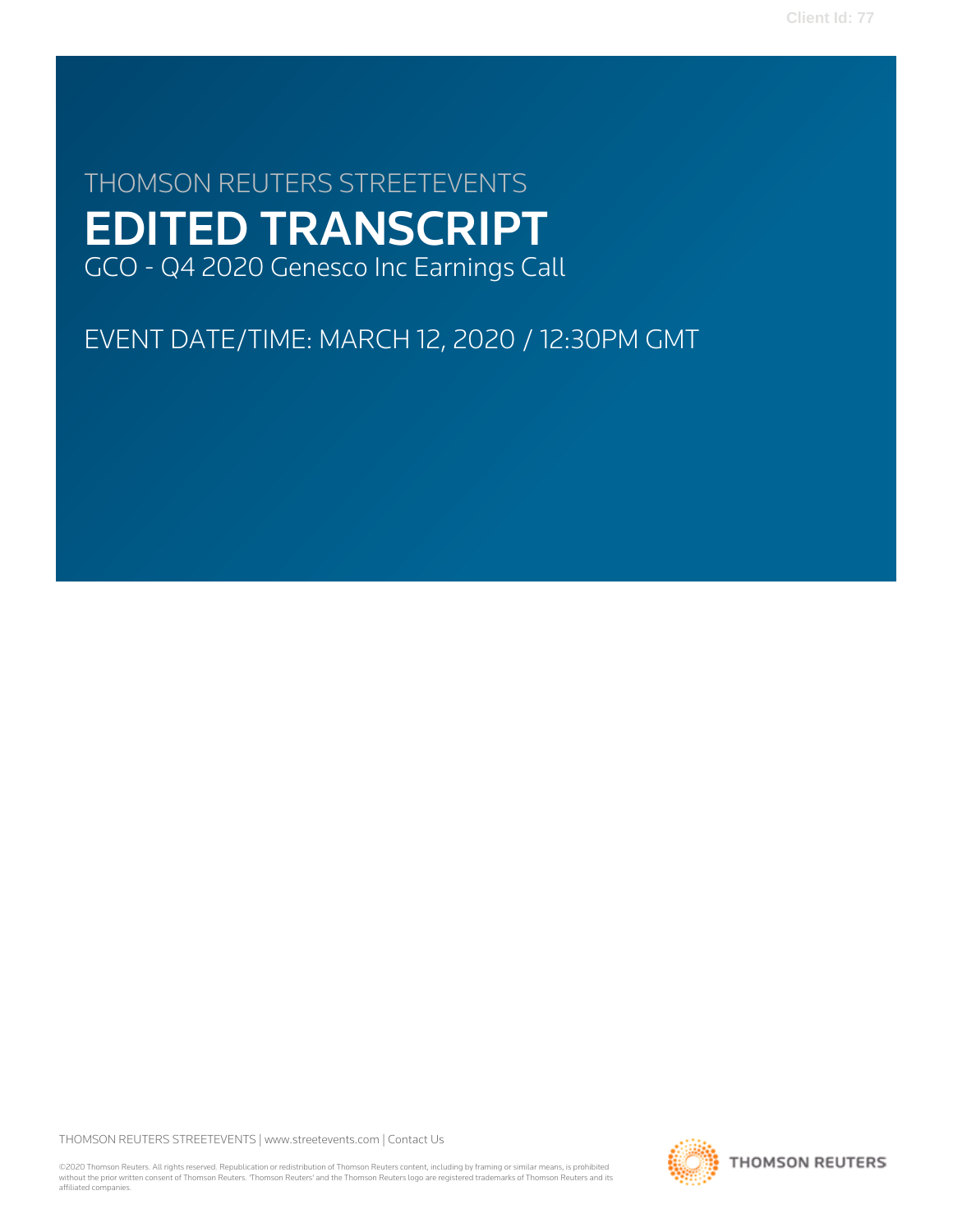### **CORPORATE PARTICIPANTS**

**[David Slater](#page-1-0)** Genesco Inc. - VP of Financial Planning & Analysis and IR **[Melvin G. Tucker](#page-4-0)** Genesco Inc. - Senior VP & CFO **[Mimi Eckel Vaughn](#page-2-0)** Genesco Inc. - CEO, President & Director

### **CONFERENCE CALL PARTICIPANTS**

**[Janine M. Stichter](#page-11-0)** Jefferies LLC, Research Division - Equity Analyst **[Jonathan Robert Komp](#page-10-0)** Robert W. Baird & Co. Incorporated, Research Division - Senior Research Analyst **[Mitchel John Kummetz](#page-9-0)** Pivotal Research Group LLC - Senior Analyst of Footwear, Apparel Vendors and Retailers **[Samuel Marc Poser](#page-14-0)** Susquehanna Financial Group, LLLP, Research Division - Senior Analyst **[Steven Louis Marotta](#page-13-0)** CL King & Associates, Inc., Research Division - MD & Director of Research

### **PRESENTATION**

#### **Operator**

Good day, everyone, and welcome to the Genesco Fourth Quarter Fiscal 2020 Conference Call. Just a reminder, today's call is being recorded.

<span id="page-1-0"></span>I will now turn the call over to Dave Slater, Vice President of FP&A and Investor Relations. Please go ahead, sir.

#### **David Slater** - Genesco Inc. - VP of Financial Planning & Analysis and IR

Good morning, everyone, and thank you for joining us to discuss our fourth quarter and fiscal 2020 full year results and our full year fiscal 2021 outlook.

With me on the call today are Mimi Vaughn, our President and Chief Executive Officer; and Mel Tucker, our Chief Financial Officer.

Participants on the call expect to make forward-looking statements. These statements reflect the participants' expectations as of today, but actual results could be different. Genesco refers you to this morning's earnings release, and the company's SEC filings, including the most recent 10-K filing for some of the factors that could cause differences from expectations reflected in the forward-looking statements made during the call today.

Participants also expect to refer to certain adjusted financial measures during the call. All non-GAAP financial measures referred to in the prepared remarks are reconciled to their GAAP counterparts in the attachments to this morning's press release and in the schedules available on the company's homepage under Investor Relations in the quarterly earnings section. I want to remind everyone we have posted a presentation summarizing our results and guidance that is accessible on our website.

As another reminder, we filed an 8-K in connection with our Q1 earnings release that contains adjusted non-GAAP fiscal '19 results by quarter for last year, restated to reflect the sale of Lids Sports Group as if we never owned the business per GAAP requirements. You can find this on our website as well.

Now I hand it over to Mimi.

THOMSON REUTERS STREETEVENTS | [www.streetevents.com](http://www.streetevents.com) | [Contact Us](http://www010.streetevents.com/contact.asp)

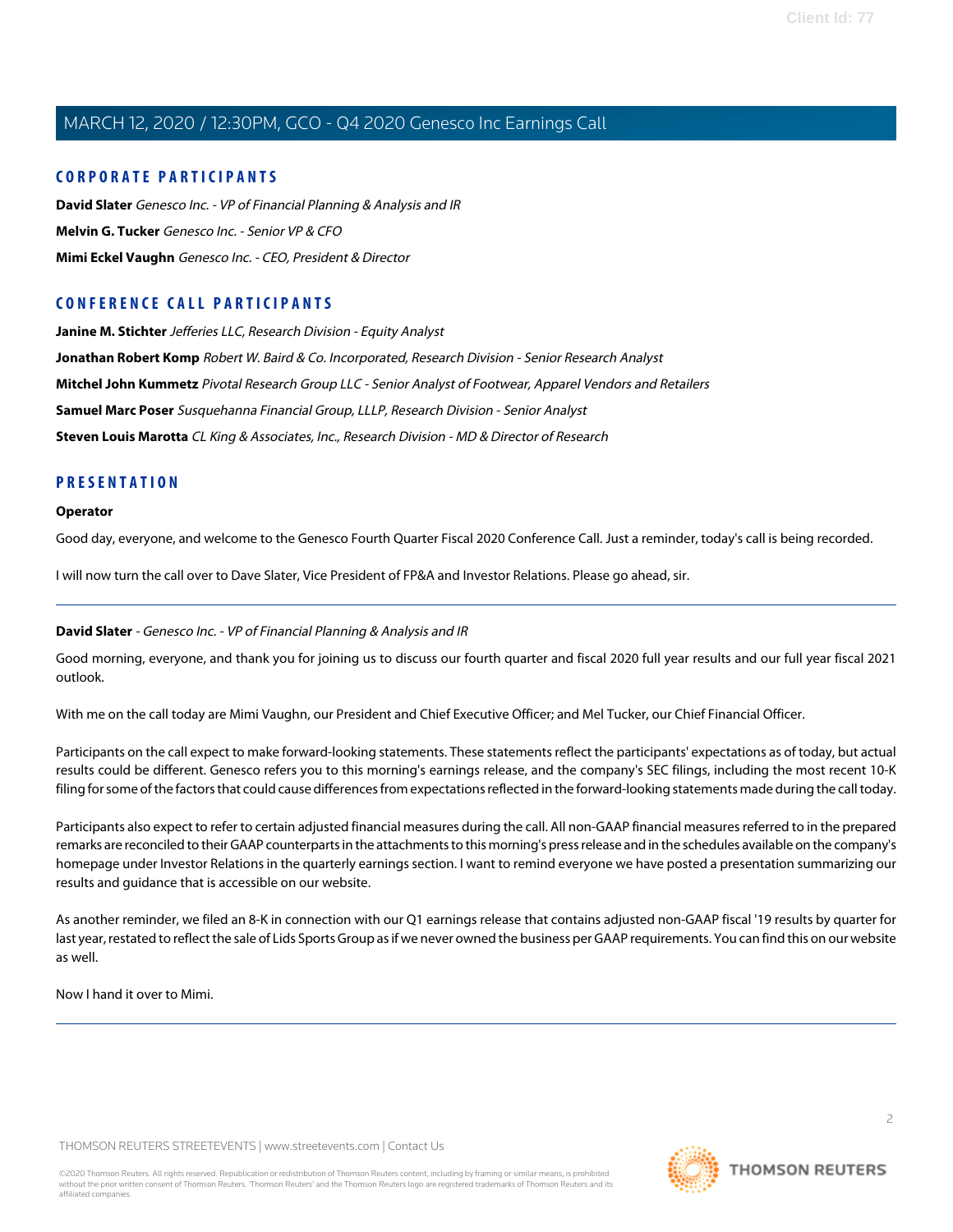#### <span id="page-2-0"></span>**Mimi Eckel Vaughn** - Genesco Inc. - CEO, President & Director

Thanks, Dave. Good morning, everyone. Fiscal '20 was filled with many notable successes and important accomplishments. In our first year as a footwear-focused company, we delivered strong results, building on the turnaround and profitability that began in fiscal '19. We strengthened our organizational capabilities through investments in people and technology. In addition, we made an acquisition late in the year that advances our go-forward strategy to build the branded side of our business and provides Genesco with another growth vehicle as we embark upon this exciting new chapter in our company's history.

Before we get into a discussion of our recent performance and outlook, I'd like to thank Bob Dennis for his decade plus years of leadership as CEO and recognize his tremendous career and considerable contributions to our company. Bob led Genesco through a period of significant change for our industry, overseeing the company's transformation from primarily a bricks-and-mortar retailer to an omnichannel leader. During his tenure, we acquired Schuh, acquired Little Burgundy, sold the Lids Sports Group and launched the footwear-focused strategy we are currently executing.

In addition to the lasting imprint Bob has left on Genesco, he has positively impacted the greater Nashville community in so many ways through his many charitable works. Fortunately, the company and its shareholders will continue to benefit from Bob's wisdom and leadership in his new role as Executive Chairman. Bob, it has been a true pleasure for me and for us all to have had the opportunity to work with you.

Now on to our performance. There is much to celebrate from the past year. A few of the many highlights include: delivering comp sales growth in every quarter, even as we face more challenging comparisons, marking our 11th consecutive quarter of comp sales growth; achieving positive store comps by driving meaningful improvements in conversion while we combated lower store traffic; achieving an all-time high for direct sales penetration, growing by 180 basis points; successfully unplugging Lids to become a more focused company; eliminating more stranded costs associated with the Lids business than expected and continued success with our cost reduction efforts; securing the rights to the Levi's footwear license, along with our execution, our acquisition of Togast, which added important scale and new opportunities to our Licensed Brands business; generating almost \$120 million worth of cash flow from operations; returning close to \$200 million to shareholders through share repurchases; and increasing adjusted earnings per share by 40% on top of the 20-plus percent improvement delivered in fiscal '19.

We were able to achieve all of this because we have tremendous businesses and great people. As a result of the actions we took throughout the course of fiscal '20, we're an even stronger company than we were a year ago, and our future as a footwear-focused company is bright.

With a very healthy balance sheet, we have the flexibility to invest for growth in new capabilities in our current business, pursue new growth opportunities and return cash to our shareholders.

Full year adjusted EPS of \$4.58 was above our guidance range of \$4.10 to \$4.40, driven primarily by stronger-than-expected results at Schuh during the fourth quarter, coupled with lower-than-planned expenses due to the significant progress we made, removing stranded costs from the Lids divestiture. Exceeding the high end of the range was a fitting finish to an outstanding year.

Later in the call, I will outline the main pillars of our current 5-year plan and selected key initiatives we're executing in fiscal '21, aimed at further advancing our footwear strategies. But now let's turn to Q4 results.

Compared with the previous year, our Q4 performance included positive comps, gross margin expansion and flat expenses as a percent of sales. The combination of these results and our share repurchase activity over the past 12 months fueled Q4 EPS of \$3.09, an increase of 40% compared to the year-ago period. The fourth quarter was marked by a pronounced shift from bricks-and-mortar to e-commerce on both sides of the Atlantic. This dynamic was driven, not only by heightened consumer preference for online shopping throughout the holiday season, but also encouraged by retailer offers and promotions, which jump-started the selling period. The shift among our businesses, in particular, was precipitated by technology enhancements we've deployed that have allowed for easier mobile use, helped by increases in digital marketing spend and bolstered by the trust our customers have in our ability to quickly deliver their gifts in time for the holidays.

In the face of lower store traffic, our store selling teams did an excellent job driving higher conversion rates and higher transaction size. However, it wasn't enough to overcome the softer footfall, resulting in our first negative store comp in many quarters.

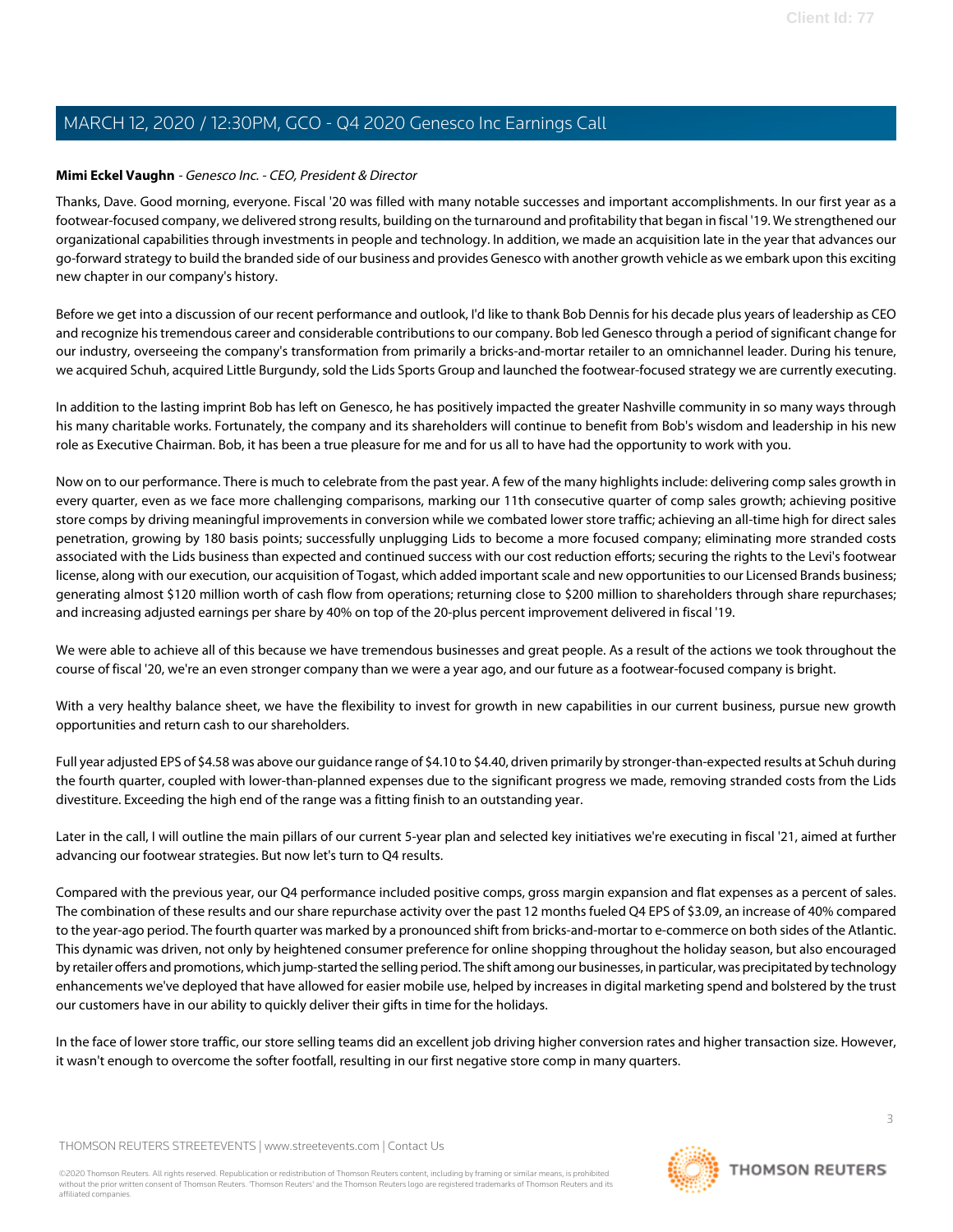As we look to our results by brand, let's start with Journeys and begin by congratulating the team on its impressive full year results on top of last year's strong improvement. Journeys' deep understanding of the team consumer and their fashion preferences, expertise of its merchant teams to interpret these trends and make the right product calls and abilities of its store and e-commerce teams to deliver an exceptional customer experience firmly entrenches Journeys as the leading omnichannel retailer fashion footwear for teens and generated another year of market share and operating income growth. Congratulations to the Journeys team on an outstanding year.

Specifically in Q4, Journeys continued its solid top line growth, posting a positive comp increase on top of a challenging 2-year stack comp in the high teens, which was Journeys' most challenging stack comparison this year.

Sales were driven by strong full price selling, especially within key brands of our boot offering, reflecting a trend right assortment. Journeys' digital growth was a real highlight as we realized a record level of digital sales dollar growth. Journeys' success in digital throughout the year was driven by the investments made on our redesigned website as well as our effective use of digital marketing to increase website traffic. Last year's expansion and upgrade of the Journeys distribution center, including dedicated e-commerce fulfillment, also allowed us to process this record volume and get orders out to customers faster and more cost efficiently. Nonetheless, negative store comps made it difficult to leverage the fixed expense base in the store channel in spite of the robust digital growth and positive digital profit contribution.

Schuh exceeded expectations for Q4 and put a nice finish on the year with comps increasing low single digits for the second consecutive quarter. With its advanced omnichannel capabilities, Schuh was ideally positioned to take advantage of the accelerated shift in consumer purchasing, away from the high street to online, which was an even more pronounced trend in the U.K. Similar to Journeys, boot sales were solid and Schuh Kids business was a strong contributor.

The top and bottom line improvement achieved by the Schuh team underscores its progress, executing the 20-point plan we outlined last year, aimed at turning Schuh's business around, addressing near-term profitability and enhancing Schuh's standing with the consumer and with the brands itself. This plan included an exit from the German market to increase focus on the U.K. In spite of negative store comps, Schuh was able to add to the bottom line in Q4, given both the profitability and the scale of its digital business. These results are particularly encouraging as they were delivered in the midst of an extremely challenging holiday season in the U.K. Congratulations also to the Schuh team.

Turning now to Johnston & Murphy. Comps improved on a sequential basis, but were still negative, down low single digits on top of a mid-single-digit increase last year. Positive performance in apparel and outerwear could not offset the impact on consumer demand for footwear. As we discussed on our Q3 call, fiscal '19's introduction of premium sport casual footwear provided a tremendous boost to J&M's results. Last year's footwear introductions did not have the same impact, which became even more apparent in the back half of the year.

In the footwear market currently dominated by sameness, the team is working diligently on product innovation and new product introductions for the coming year to inject greater freshness into the assortment. This should better position and differentiate J&M among its footwear competitors and drive greater traffic and consumption for the brand in seasons to come.

Post-holiday, both traffic and sales slowed in our North American business. For Journeys in particular, boots are an important sales driver, which coupled with an injection of cash for the consumer from tax refunds, drove brisk -- boot sales last year in Q1. This year's temperate start and unseasonably warm weather in many parts of the country has contributed to less robust boot sales than we had planned, and we have experienced a notable drop in store traffic. At Schuh, post-holiday sales have been robust, driven by clearance activity.

Shifting gears now to fiscal '21. These traffic trends, coupled with the timing of J&M's new product innovation and introductions for the back half of the year, caused us to take a cautious outlook for the first half. We also acknowledge the potential for choppiness in the U.K., given uncertainty with Brexit throughout the year.

To touch now on the coronavirus, we have seen store traffic affected, most notably in tourist destinations in both the U.K. and North America and also in our airport stores. This is clearly a fluid situation, which will undoubtedly change, but our comp forecast reflects what we know today on only what we have seen in the trend in our business thus far. We believe many of these factors are transitory, and we currently expect a pick up in our business and the momentum to build in the second half, which is the most important time of the year with Back-to-School and holiday.

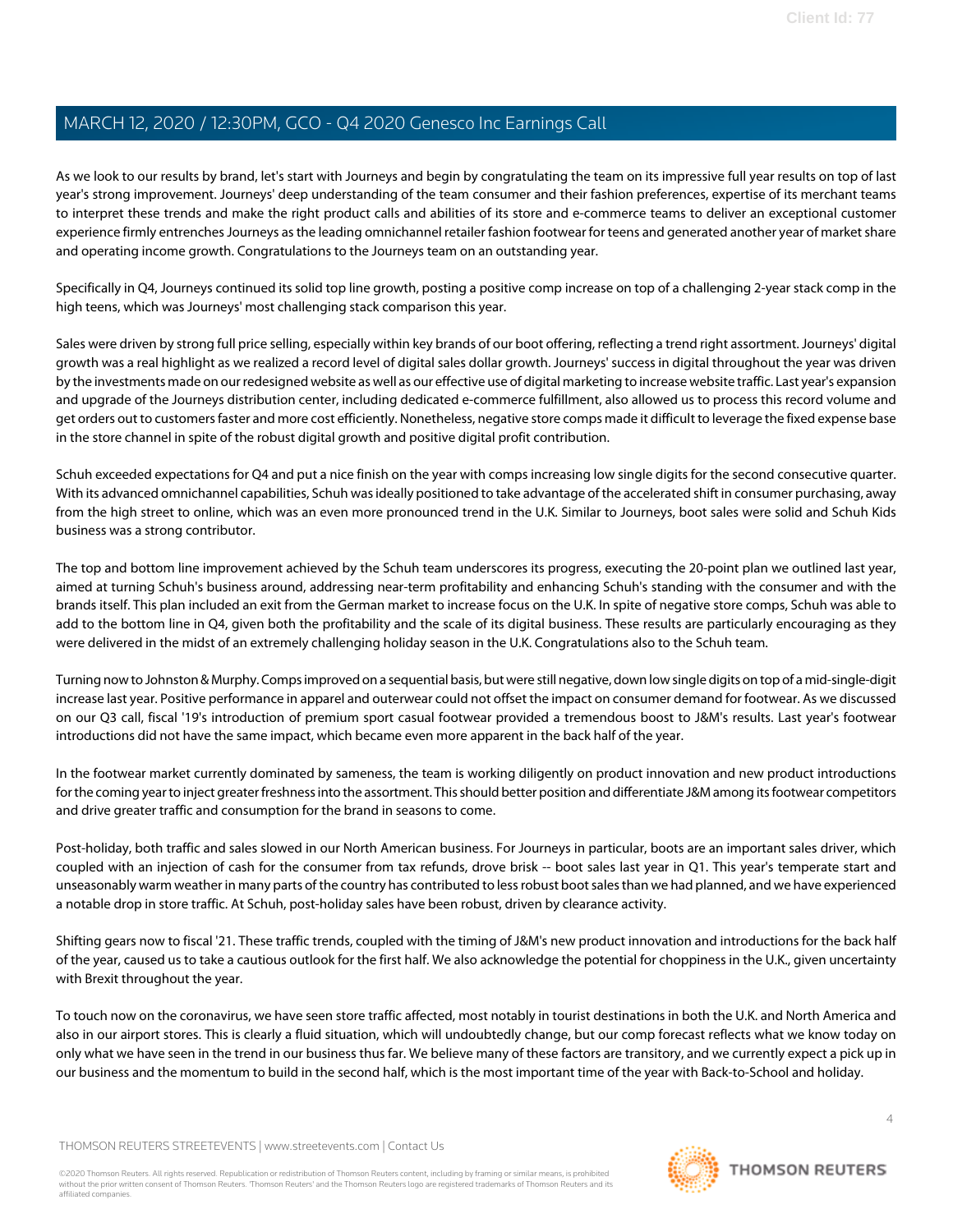Importantly, we have EPS upside in fiscal '21 from share buybacks we completed already last year, and we will have new revenue and profit from the Togast acquisition. So taking these factors into account, we are projecting adjusted earnings per share between \$4.90 and \$5.40 for fiscal '21. This guidance is a range with both upside and downside potential. Something close to the middle reflects our best current belief of where we might come out for the year, which represents a double-digit increase over fiscal '20 earnings per share.

<span id="page-4-0"></span>Now let me turn the call over to Mel to review the financials and the guidance in detail.

### **Melvin G. Tucker** - Genesco Inc. - Senior VP & CFO

Thank you, Mimi. In fiscal '20, we celebrated another strong year of exceptional performance. For the year, we improved adjusted operating income by 9%, increasing from \$91 million to \$99 million. We improved EPS by \$1.30 year-over-year to \$4.58 in FY '20 versus \$3.28 in FY '19 and \$2.67 in FY '18. We grew comps by 3%, improved gross margin by 60 basis points, with every division showing improvement for the year. We held expense growth to less than 1% and continued our operating income improvement as a result.

As Mimi mentioned, we had a solid fourth quarter, and our performance exceeded expectations, with EPS increasing from \$3.09 to \$2.18 last year or over 40%, with improvement in our Schuh business, lower corporate and bonus expense and share buybacks, aiding the year-over-year improvement.

The beat to expectations was due to Schuh's performance and the elimination of more stranded costs than we expected. Q4 consolidated revenue was a little over last year's level due to a positive comp and improved exchange rates. This was partially offset by closed stores and lower wholesale sales.

Consolidated comps were 1%, driven by direct comps of 19%, in-store comps that decreased 2%. Direct sales penetration as a percent of total retail sales was 16.6% for the quarter, accelerating 290 basis points ahead of last year.

Our e-commerce business continues to experience robust growth as we invest in digital wallet, at the same time, maintaining profitability in this channel.

Journeys comped 1% for the quarter on top of its highest 2-year stack comparison of the year at 18%. E-commerce grew strong double digits once again, partially offset by negative store comps. Strong in-store conversion and increases in average transaction size were outweighed by continued negative store traffic as a negative trend accelerated during the holiday season.

Schuh recorded a 3% comp for the quarter on top of a 2-year stack of negative 7%. E-commerce continues to lead the comp improvement at Schuh, posting yet another double-digit gain that was partially offset by negative store comps. Store traffic on the High Street continues to be challenged, but was mitigated by improvements in both conversion and average selling price.

J&M posted a negative 3% comp for the quarter on top of a 2-year stack comp of 8%. E-commerce comps were positive, and while J&M overall comps were negative, there was a sequential improvement from last quarter. Negative store traffic outweighed improvements in both conversion and average transaction size.

Moving to margin. In total, consolidated gross margin increased 20 basis points to 46.9%. Journeys' gross margin increased 20 basis points due to fewer markdowns. Schuh's gross margin improved 30 basis points due to higher penetration of full price sales. J&M's gross margin decreased by 50 basis points due to higher markdowns at retail.

Adjusted SG&A expense as a percentage of sales was flat year-over-year in Q4. Without the benefit of lower bonus expense, we would have deleveraged 80 basis points in Q4, as it is difficult to leverage the brick-and-mortar fixed expense base with negative store comps.

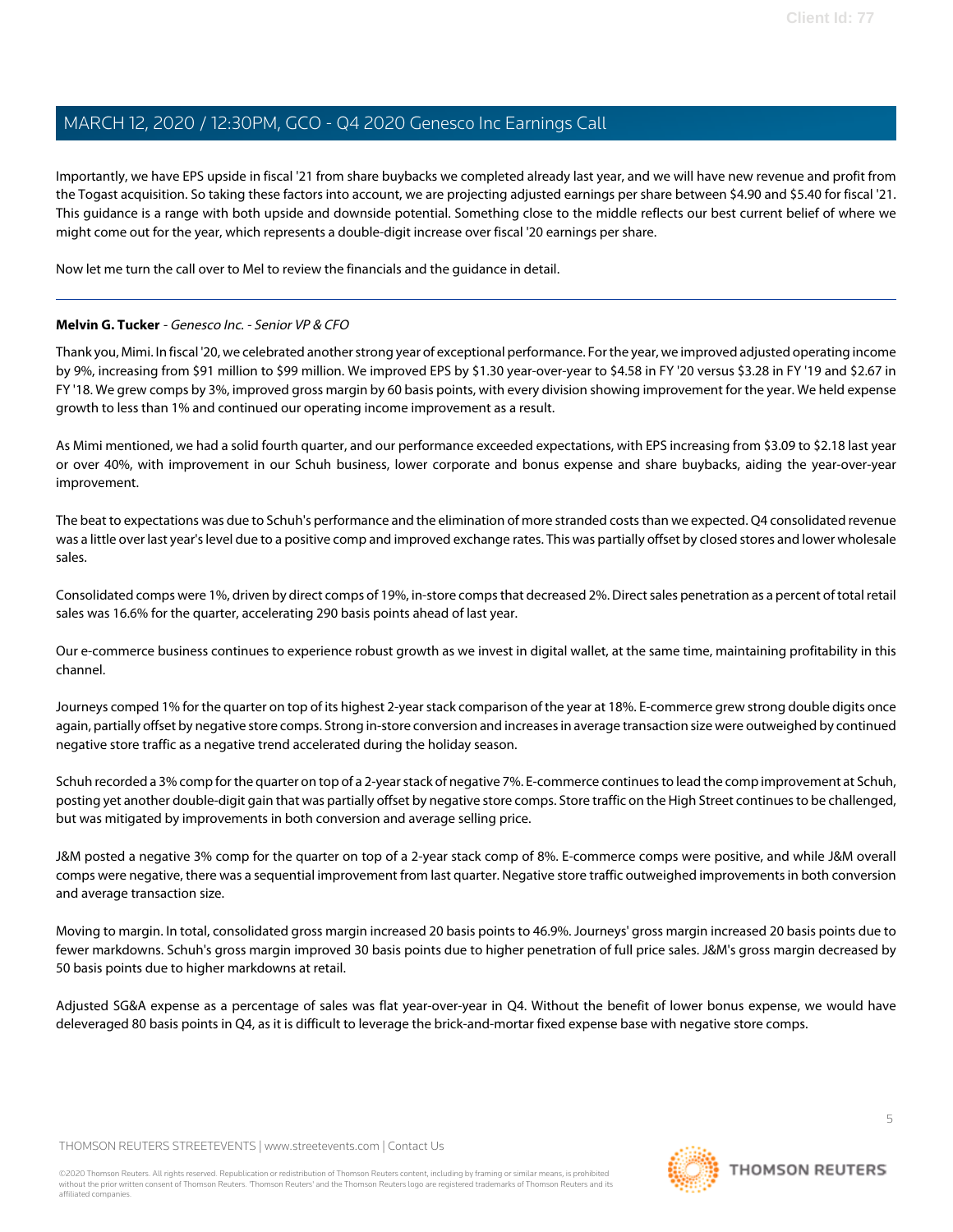Expense dollars in total were roughly flat in the quarter. Lower bonus expense and improved store rents were offset by increases in marketing as we continue to invest in marketing to drive customers into our stores and to our websites. We continue to benefit from cost-cutting initiatives, and overall, SG&A came in better than expectations as we made great progress in our efforts to remove stranded cost.

Related to stranded costs, we restated adjusted non-GAAP fiscal '19 results to reflect the sale of Lids as if we never owned the business per GAAP requirements. As we have mentioned before, this required us to remove \$9 million in shared costs with our Lids business from our financials in fiscal '19, and thus, we needed to actually eliminate \$9 million of cost in fiscal '20 to avoid creating deleverage.

So for those of you modeling our business, removal of the first \$9 million of stranded cost does not reflect a reduction of last year's expense levels, as they've already been removed in our restatement. Through the efforts across our shared services, corporate and division platforms, we were able to identify and remove the \$9 million of stranded costs we needed to in fiscal '20. Our thanks goes out to the many people across our organization who drove these efforts.

Additionally, we continued our profit enhancement program, or PEP, in fiscal '20, identifying over \$11 million of cost reduction. Key areas of success included rent reductions, labor optimization through utilization of our workforce management tool, warehouse efficiencies and bright savings. All areas of the company contributed to these savings, and we remain focused on bending the cost curve.

We continue to make good progress on rent reductions, in partnership with our landlords as we renew existing leases. For the year, our real estate team successfully negotiated 160 renewals for an 11% cash reduction or 8% on a straight-line basis in the U.S. Fiscal '20 marks the third year of consistent progress in lowering rents. In fiscal '19, we negotiated an 8% reduction on a straight-line basis on 170 renewals in fiscal '18. In fiscal '18, we negotiated a 13% reduction on a straight-line basis on 192 renewals. With multiple years of progress, we are benefiting from a compounding effect of our efforts and at the same time, working to shorten lease life. Since less than 15% of our leases come up for renewal each year, we will continue to benefit from ongoing opportunity to reduce our rent expense going forward.

In summary, the fourth quarter's adjusted operating income was \$59.3 million versus \$58.5 million a year ago. Adjusted operating margin came in at 8.8%, which is up 10 basis points over last year. Adjusted operating income dollars increased at Schuh, corporate expenses were lower, and this was partially offset by lower operating income at our other divisions. Another call out is that we successfully terminated our pension plan this year, and the settlement charges are included in our GAAP numbers.

Turning to the balance sheet. Total inventory remains in good shape as our divisions adeptly managed inventory levels with both inventory and sales growth flat year-over-year in Q4. At Journeys, total inventory was up 1% on quarterly sales that were also up 1%. Schuh's inventory was up 15% on sales that were up 1% on a constant currency basis as Schuh pulled forward receipts that were initially planned in Q1. J&M's inventory was down 14% on quarterly sales that were down 4%, ending the year remarkably clean given their challenging back half sales results.

Capital expenditures in Q4 were \$8 million, and depreciation and amortization was \$12 million. For the full year, capital expenditures totaled \$30 million, which is well below budget in last year due to opening fewer stores and plan as well as the timing of IT projects. We expect to make some of this shortfall with higher capital spend that will carry over to fiscal '21.

For the quarter, we did not repurchase any additional shares. For the year, we repurchased a total of 4.6 million shares for \$189 million. Since December of 2018, in anticipation of utilizing the sale proceeds from Lids, we have repurchased 5.5 million shares across 3 authorizations for a total of \$235 million. This represents a 28% reduction in the average shares outstanding since our last fiscal year. We have approximately \$90 million outstanding on our current \$100 million authorization.

On our balance -- our balance sheet remains very strong as we ended the year with \$81 million in cash and no U.S. borrowings. We have been actively using our cash, paying off Canadian debt of \$42 million in the fourth quarter, leaving only \$14 million of debt relating to our U.K. business. This reduction in Canadian debt eliminates the negative carry and improves our effective tax rate. In addition to paying down debt, we used \$34 million in cash on hand to acquire the Togast assets.

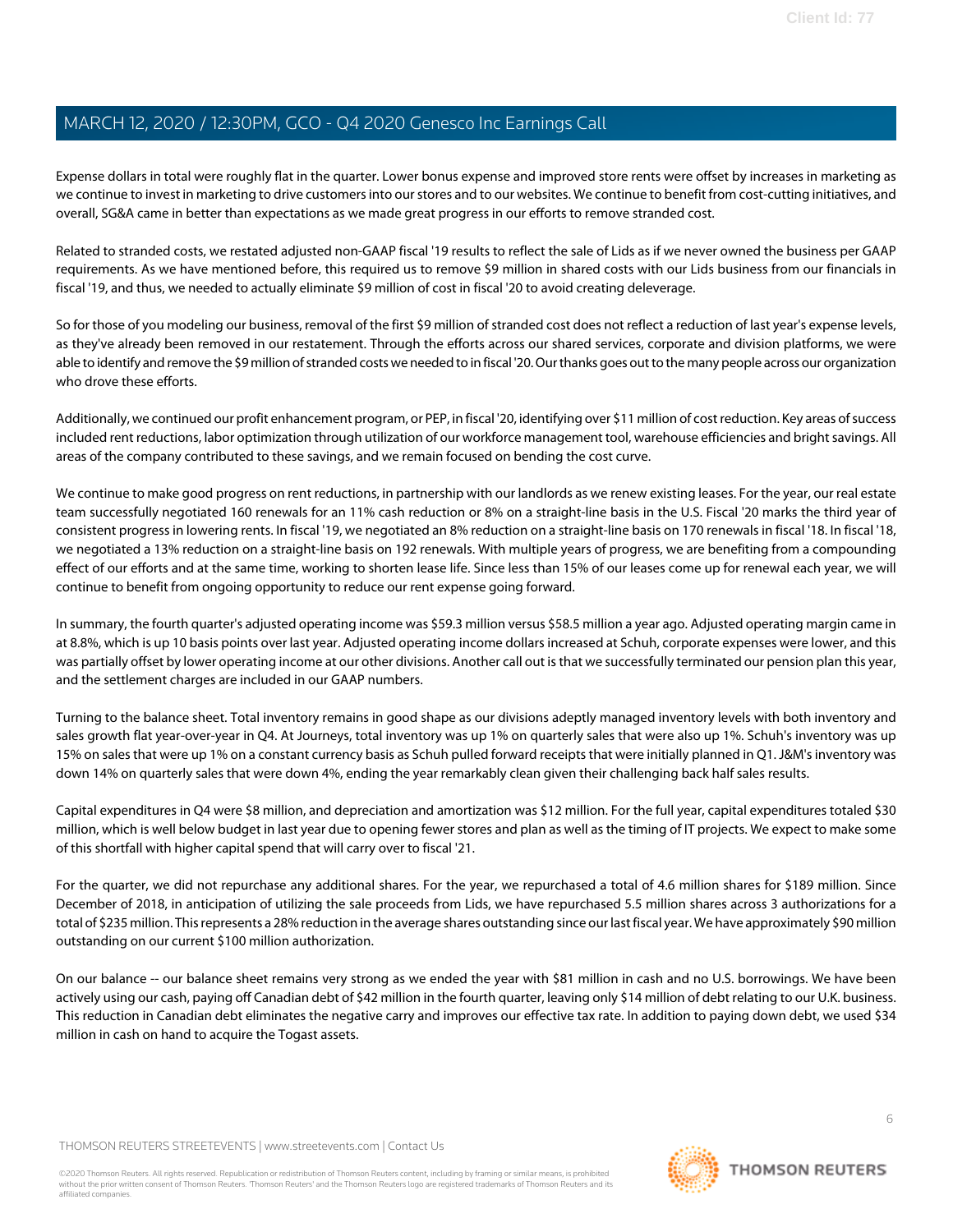Turning now to guidance for fiscal '21. We estimate adjusted earnings per share in the range of \$4.90 to \$5.40, and something close to the middle is our current view of where we may come out. We have not built in any additional impact of the coronavirus to demand beyond what may exist in our current business trend. From a supply perspective, we directly develop and source merchandise largely for Johnston & Murphy and Licensed Brands. Of those goods, less than 1/3 comes from China, resulting in direct sourcing for merchandise, representing quite a bit less than 10% of our sales in total. While most factories are now up and running, and we do expect some delays, it's too early to determine the precise impact. Of the remaining product we source from third-party vendors, we estimate goods representing another 25% to 30% of our sales in total are imported from China. While many of these vendors have dual sourcing from countries in addition to China, we have less visibility here than for product we source directly, so it's also too early to determine the impact on goods we source indirectly.

We have taken a conservative view of the first half of the year, with wider projected comp ranges due to more limited visibility. The comp performance is planned higher in the back half, and given the concentration of our sales at this time of the year, provides upside for the year. An important call out for modeling is that both Q1 and Q2 are low volume quarters, which will make it difficult to make money, especially in Q1 since it will be challenging to leverage our fixed expense base given mostly negative comp assumptions.

For the year, we expect consolidated sales will range from plus 3% to up 6%. Included in our guidance for consolidated sales is between \$80 million to \$90 million in revenue related to the Togast acquisition. We expect consolidated comps, including direct, ranging from down 1% to a positive 2%. We currently plan to open around 30 new stores, split between 20 Journeys and 10 Johnston & Murphy locations. We continue to learn more -- or we continue to earn more than our cost of capital on our new store openings. Additionally, we are finding opportunities to enter into shared fate deals with our landlords that minimize our risk through landlord support on store build out costs, percentage rent and multiple kick out opportunities. We plan on closing approximately 20 stores. However, we will keep a store open with a short lease term if the rent deal is attractive.

We expect gross margin to be down between 30 and 50 basis points, driven by higher wholesale volume from the Togast acquisition, which carries lower margins. We expect gross margin rates for the balance of the year to improve compared to last year.

Conversely, the additional revenue from Togast and its lower cost structure benefits our SG&A leverage. In addition, for this year, we are targeting \$15 million to \$20 million in cost reduction, with only part of this built in. We expect our SG&A rate to improve between 20 and 40 basis points. Our baseline business is not expected to leverage due to flat to negative store comp assumptions and expense pressure in the U.K., included in our SG&A expenses and earn-out for potential payments related to the Togast acquisition that are contingent on EBIT growth targets that are not -- that were built into the acquisition agreement. Post earnout, we expect a mid-single-digit EBIT margin for Licensed Brands. This all results in an operating margin within a few tenths of last year's levels and EPS that ranges from up mid-single digits to up in the mid-teens, due in large part to the impact of share buybacks and the benefit of Togast. Share buybacks from last year will benefit our fiscal '21 EPS by approximately 9%.

We estimate that fiscal '21 tax rate will be 26.5%. Capital expenditures will be between \$60 million and \$65 million, inclusive of approximately \$15 million for the build-out of our new headquarters. Our capital expenditures will be centered on digital and omnichannel investments, refreshing our store fleet and building out new stores. We estimate depreciation and amortization of \$52 million, close to the level of spending we plan without the headquarters.

Lastly, we are assuming an average of 14.4 million shares outstanding. Our EPS guidance assumes no additional stock buybacks beyond what we've made to date, but we can repurchase availability opportunistically during the year.

Now I will turn the call back to Mimi.

#### **Mimi Eckel Vaughn** - Genesco Inc. - CEO, President & Director

Thanks, Mel. Following a successful first year as a footwear-focused company, I'd like to touch briefly on the rationale we laid out when we made the decision to pursue our current strategy and discuss the exciting direction we're taking in this new chapter.

Across our company, we aspire to create and curate leading footwear brands that represent style, innovation and self-expression and to be the destination for our consumers' favorite fashion footwear. Each of our businesses has a strong strategic position, grounded in a deep and ever-evolving

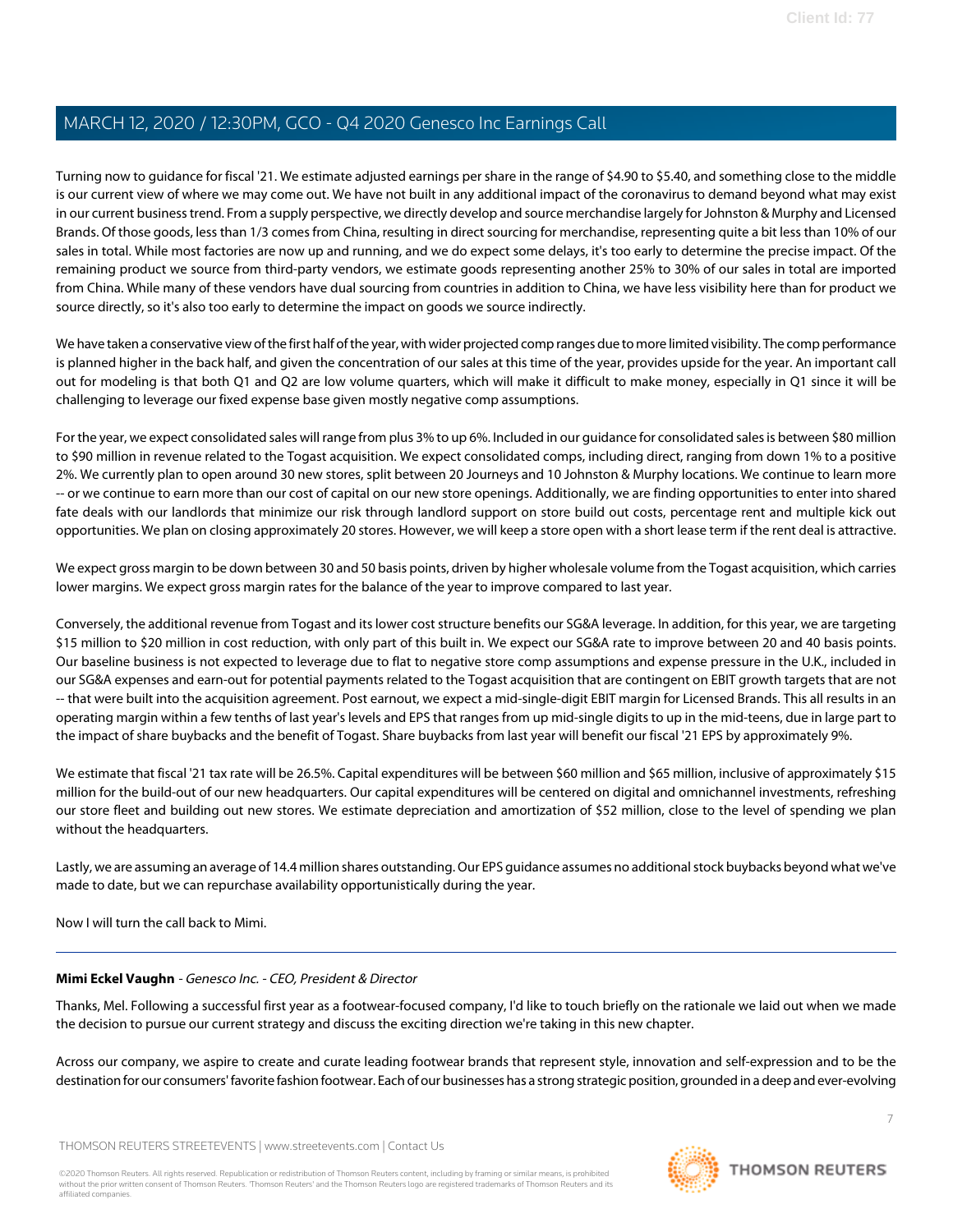understanding of the customer it serves. The strength of our concepts and the advantages we have built over time have established long-lasting leadership positions that make our footwear businesses outstanding on their own, but what they share through the benefits of synergies makes them even stronger together.

We're best known for being a retailer, but we have an important and valuable side of our business that successfully owns and licenses brands, giving us a good platform for future growth. Our opportunity to unlock the full potential of Genesco is to accelerate the digital and omnichannel potential in our retail businesses and to grow our branded side. We made substantial progress on this in fiscal '20, and our future plans are to further grow profit in the short-term and strengthen our strategic position for longer-term growth.

Following the recent work on the sale and unplugging of the Lids business from our infrastructure, we believe this year provides a solid baseline from which to build a new growth plan. We updated our 5-year plan in the fall using fiscal '20 as the first year, so I'd like to describe the outcome.

Beginning with the top line, we're forecasting average annual growth in the 3% to 4% range, driven by strong digital growth and robust conversion in stores. We expect operating income to grow at a faster pace than revenue as we move toward an overall operating margin of 6% by fiscal '24.

The plan I just described generates meaningful cash flow in the range of \$400 million to \$500 million after healthy investments in our current business. This cash flow will be used either to make acquisitions aimed primarily at building a more robust branded platform or return to shareholders, likely through additional stock repurchases.

Based on what I just outlined, we expect average annual EPS to grow in the double-digit range. Even though we expect the first half of this year to be challenging, the strength of our strategic positioning should allow us to achieve these goals over time.

In developing this plan, we aligned our business around 6 pillars, taking the strategies that have been working and adding new areas of focus. The 6 strategic pillars are: number one, build deeper consumer insights to strengthen customer relationships and brand equity; number two, intensify product innovation and trend insight efforts; number three, accelerate digital to grow direct-to-consumer; number four, maximize the relationship between physical and digital; number five, reshape the cost base to reinvest for future growth; and finally, number six, pursue synergistic acquisitions that add growth and create shareholder value.

In our fiscal '21 plan, we developed specific initiatives that tied to each of these pillars, and I will highlight just a few of them. Starting with pillar number one, build deeper consumer insights to strengthen customer relationships and brand equity. We have always had strong customer insights from our interaction in our physical locations, and we are now augmenting this with customer data and analytic efforts.

At Journeys, we recently completed work on a call center platform that gathers information from 8 disparate systems that includes transactional, behavioral and demographic information, such as past purchases, shipping preferences, social preferences and promotion history and consolidates it into a unified view of the customer. While still early, this capability has been very beneficial to our customer service reps that previously didn't have an efficient way to access complete customer data. It has enhanced our ability to timely respond to inquiries, to fix problems and to provide great overall service. With a current Net Promoter Score of 85, Journeys has a high bar to keep jumping over. Phase 2 of this project, which is now in development, will use artificial intelligence to generate insights and recommendations for our CSR team to drive their sales efforts.

Meanwhile, at Schuh, we expect to benefit this year from a CRM implementation, aimed at increasing the frequency of shopping and increasing average order value by leveraging cross-sell opportunities for customers in our database. This has included a customer segmentation effort and the development of specific customer journeys designed to drive conversion. The integration of the data repository, marketing cloud and social studio is now complete, with a go live targeted for the spring.

Moving on to pillar number two, intensify product innovation and trend insight efforts. At Johnston & Murphy, the team has refined its brand architecture and product assortment across all categories, with a focus on 3 key collections. The core J&M line continues to be the largest revenue driver, offering a broad assortment across footwear, apparel and accessories. Based on its recent success and strong trajectory, the brand is also putting more development behind its innovative XC, extreme comfort offering, which now accounts for over 20% of footwear sales and offers tremendous growth potential. Lastly, the product team's attention is focused on broadening Johnston & Murphy Collection, which represents the

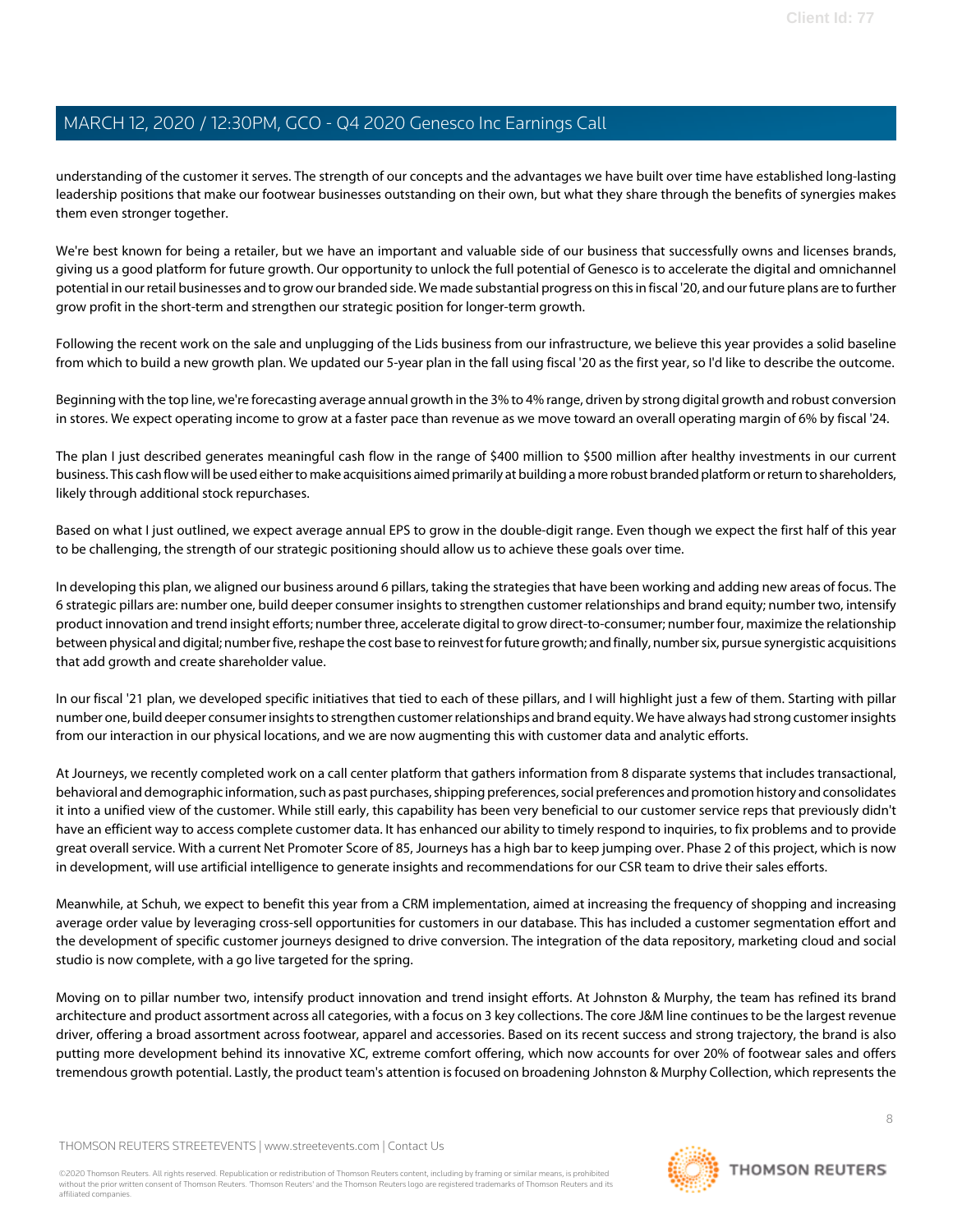brand's most premium proposition and creates the brand halo with products sourced primarily in Europe. With additional clarity around brand architecture, J&M is ramping up its new product introductions, with a 30% increase in new footwear SKUs planned for fiscal year '21 in the fall, led by a 70% increase in our technical XC collection. To support the refreshed assortment, J&M will execute an integrated marketing program to drive awareness, to tell stories and to activate customers across distribution channels. This will feature 6 unique product launches throughout the year, delivering more frequent launches than ever before and will encompass J&M stores, digital catalog, wholesale partners and social.

At the same time, Schuh is making a concerted push to broaden its private label offering. With a keen eye to what the customer is picking, the product will be created using Schuh's own handwriting, focused on quality. Taking advantage of our newly constituted product team, design and development expertise, an ability to identify key trends in the market, the goal is to offer a range of styles to complement our third-party branded offering and to drive margins higher.

Turning to pillar three, accelerate digital to grow direct-to-consumer. We're working on a number of initiatives, including introducing deferred payment options at all divisions. Schuh has already rolled out a deferred payment option, which has proven to drive increased conversion and an increase in average basket size of 20-plus percent. With an eye towards Schuh's success, both Journeys and Johnston & Murphy are testing online deferred payment options. We will measure the impact on conversion, average order size and new customer acquisition and will roll out in the back half of the year. We're optimistic this will drive sales, while offering our customers a much sought after payment method.

Materially increasing Journeys e-commerce penetration is also a top priority for fiscal '21, building on 5 years of strong increases, capped with fiscal '20's 20-plus percent growth. Last year, Journeys drove a substantial amount of additional website traffic through a combination of paid media activities. This was also its first holiday season with its newly designed website that both improved functionality and optimized for mobile-first, which was especially effective since mobile is the device of choice for the Journeys customer. To fuel e-commerce in the coming year, Journeys will once again significantly increase its investment in digital marketing.

Shifting now to pillar 4, maximize their relationship between physical and digital. Fiscal '21 is all about building the capabilities for buy online and pick-up in store, or BOPIS, in North America. This is an offering we've had for some time at Schuh, which drives around 20% of Schuh's online purchases and steers customer traffic into its stores. We anticipate piloting BOPIS during Q4, with the aim of a complete rollout in the first half of fiscal '22. BOPIS functionality will be achieved through the execution of a series of projects throughout the year, including enhancing the speed of inventory updates to get to real-time inventory, replacing our store special order system and upgrading both POS software and hardware.

On to pillar five, reshape the cost base to reinvest for future growth. Our profit enhancement program has become a routine part of how each of our divisions now operates, recognizing the need to reduce the fixed expense structure of our store channel, given the growth of online. We have a number of savings priorities for fiscal '21 that Mel discussed that will constitute version 3.0 of our profit enhancement efforts.

And finally, pillar number 6, pursue synergistic acquisitions that add growth and create shareholder value. We significantly bolstered the prospects for our Licensed Brands division by securing the rights to the Levi's footwear license for men's, women's and kids in the U.S., along with our acquisition of Togast late last year. There were a number of factors that made this an attractive acquisition. For starters, Levi's is one of the most recognized apparel brands in the country, with a heritage dating back almost 170 years. The Levi's brand halo and casual aesthetic is an excellent launching point for footwear and drives consumer awareness and consideration across the spectrum of footwear categories from canvas to boots.

The acquisition also provides sourcing and operational strengths. Togast has a highly capable sourcing office in China with full product development capabilities. The combination of the Licensed Brands and Togast businesses gives us considerable scale and access to a wider range of constructions and price points that complement our existing range of products.

In terms of synergy, Levi's current distribution is weighted towards the value channel, which unlocks new distribution for our existing licensed brands portfolio, while our higher-tier retail channel relationships and sourcing provide Levi's with potential new door growth. Importantly, this transaction strengthens our relationship with Levi's and enhances our sourcing platform, giving us the ability to add more brands and licenses in the future. We are truly excited about the Togast addition, and we welcome its talented people to our company.

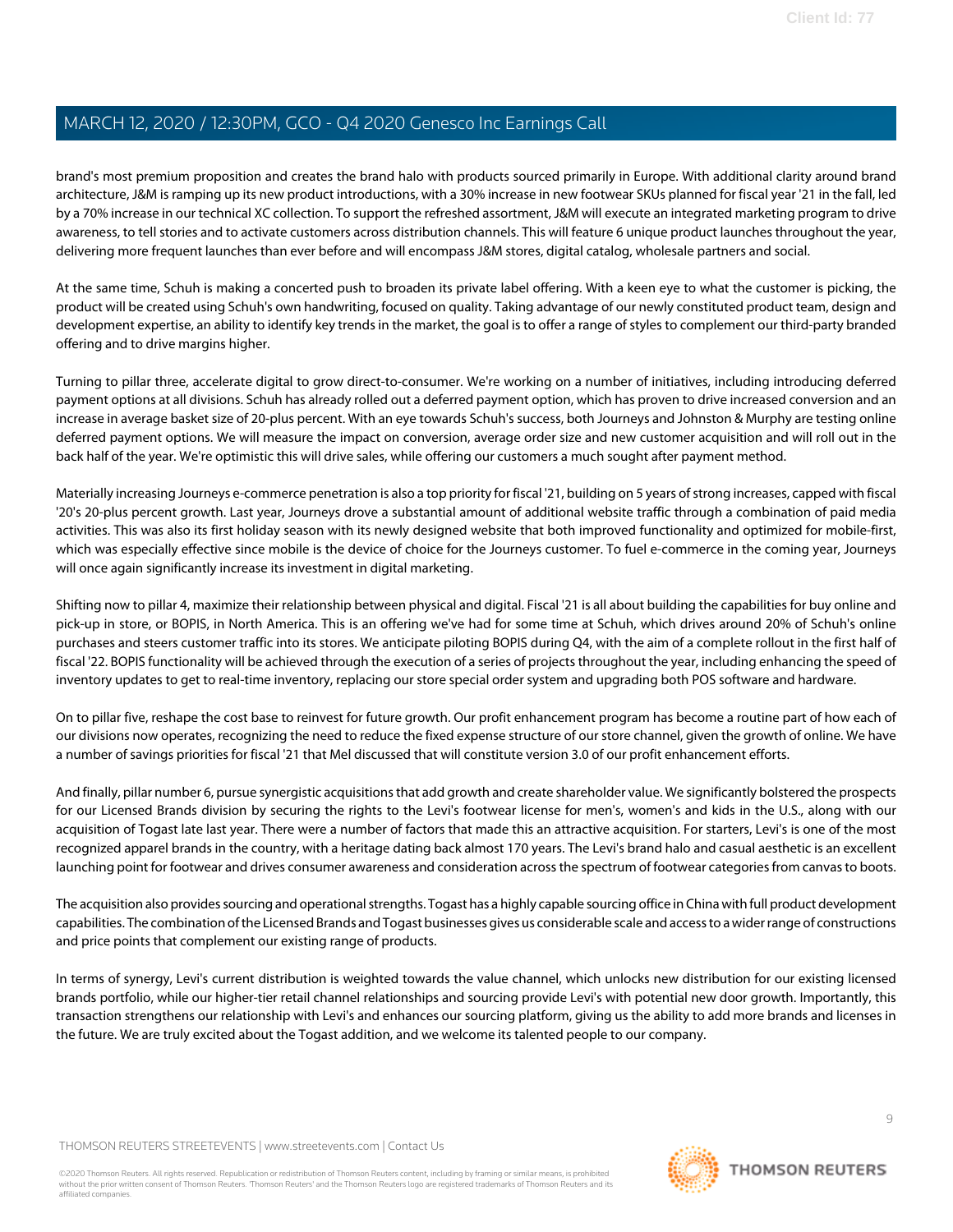With the entire organization aligned on these 6 strategic pillars, Genesco is prime for a successful future. Before we move on to fiscal '21, we have a lot to celebrate about fiscal 20. Together, we've accomplished so much, and I'd like to extend a sincere thanks to all of our very talented people across our organization for their dedication and hard work. Our success speaks to the value of the skill and the experience and commitment to excellence of you all.

Before we close, I'd also like to thank everyone for their concern about last week's devastating tornadoes here in Nashville. We're pleased to report that none of our people or their families were hurt and none of the company's facilities were damaged. We have some employees who sustained damage to their homes, and we're doing all we can to help our people and the wonderful community we live in, get on the path to a speedy recovery. Our hearts go out to those who have been impacted by the devastation and losses.

And now I'd like to turn the call over to the operator for questions.

### **QUESTIONS AND ANSWERS**

#### **Operator**

<span id="page-9-0"></span>(Operator Instructions) We will take our first question from Mitch Kummetz with Pivotal Research.

#### **Mitchel John Kummetz** - Pivotal Research Group LLC - Senior Analyst of Footwear, Apparel Vendors and Retailers

So Mimi, I know you don't like to speak to quarter-to-date trends, but given the special kind of circumstances here, I was hoping you can maybe address a few things. You called out in your release, also in your comments the impact on COVID-19 on airport and tourist stores. Could you maybe speak to how those are trending versus maybe the balance of the change? Can you talk about maybe how many of your stores you would characterize as airport and tourist? And then if you could talk a little bit about what you're seeing elsewhere within the business, particularly in some of those areas that have been maybe most affected, like, let's say, at Seattle, so maybe we could start there.

#### **Mimi Eckel Vaughn** - Genesco Inc. - CEO, President & Director

Yes. So Mitch, I--thanks for your questions, and I know there are a lot of questions about the impact of COVID-19 and the coronavirus, and I want to start by just talking a little bit about our trend. And starting with the trend in January and February and March, we can typically sell a lot of boots at Journeys if the weather is cold, and February is usually helped by tax returns. Last year, we did exactly that, we sold a lot of boots. This year, the weather was warmer, and we didn't sell as many boots as we would have if the weather had been cold. We saw a decline in store traffic at this time really over the late January into February time period, and maybe the customer decided that I'm going to perhaps wait until spring. I'm going to wear what I have now and wait until the season turn if the winter isn't going to last for long. So then we ask to what extent is coronavirus having an impact on consumer demand, and we have to really discern how much is trend and how much is the impact from the coronavirus. We certainly have been seeing an impact on traffic and tourist locations, really in places in the U.K. like London and Edinburgh, and places they call the pretty cities, which are places like York and Bath, where lots of overseas tourists come to visit.

On the West Coast in the U.S., we've also seen some impact, mostly from tourists, and as I mentioned, in airports. And wherever we have an airport location, we've been impacted. I'd say we've started to see some impact beyond tourist locations recently, but it is fairly recently that we've seen that impact. So it's a matter of discerning how much is trend and how much is impact from the coronavirus. So we've built in only what we've seen so far in guidance. This is very obviously a dynamic and evolving situation. We don't know how far it will go or exactly how long it will last, and it's too soon to know how much this will specifically affect consumer spending.

So we've been through situations like this before, Mitch. It might hurt mall traffic for a time, but it will eventually be under control, and we're going to benefit on the other side of this from pent-up demand, and we typically tend to come out stronger on the other side.

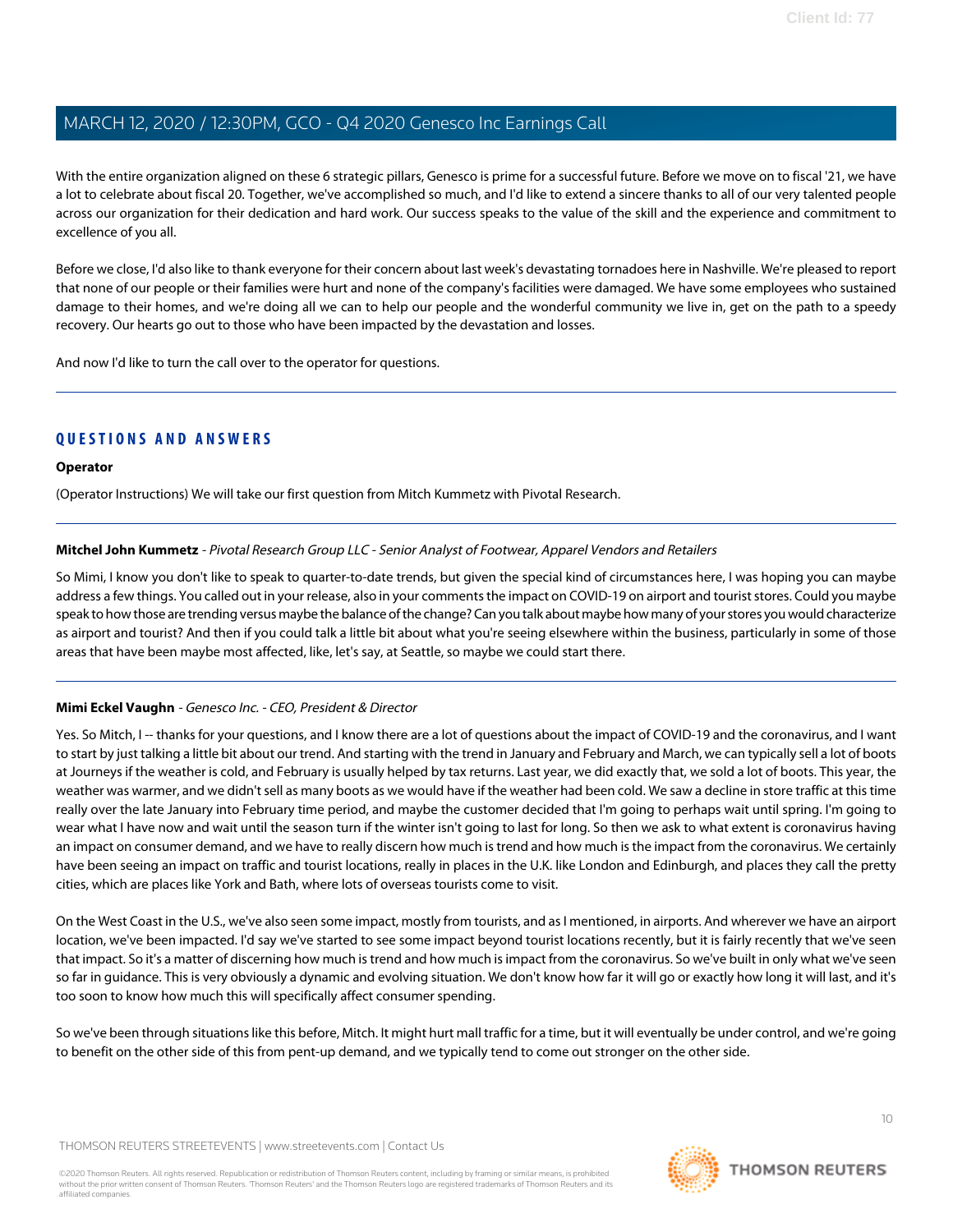In the meantime, our digital business can pick up some of the slack. We haven't had that tool at our disposal in prior times when we have seen a demand shock. So we think that we can benefit from some of the pent-up demand that will come out of the other side. So in the meantime, it's a rapidly evolving situation that we're paying attention to, and we are customizing our responses to what we see.

#### **Mitchel John Kummetz** - Pivotal Research Group LLC - Senior Analyst of Footwear, Apparel Vendors and Retailers

And can you say how many stores are tourist and airport?

#### **Mimi Eckel Vaughn** - Genesco Inc. - CEO, President & Director

We have a handful of airport locations, in the neighborhood of 20 to 30 locations. And our tourist stores, really, a lot depends on how you define it, define those. We would define those as big cities like New York and L.A. and San Francisco, and Orlando would be one of those as well. The vast preponderance of our stores are in non-tourist locations. It's really the -- a smaller portion of the number of our stores are in tourist locations.

### **Mitchel John Kummetz** - Pivotal Research Group LLC - Senior Analyst of Footwear, Apparel Vendors and Retailers

And then on Journeys for Q1, you're guiding to a comp of down 7% to down 3%. I was hoping you could kind of break that out a little bit. How much of that is the softness in boots to start the quarter versus any kind of drag from COVID-19 that you're seeing versus just the underlying trend within kind of the core nonseasonal part of your business?

#### **Mimi Eckel Vaughn** - Genesco Inc. - CEO, President & Director

Sure. So just to start with boot performance. Boots gave us a solid performance during the course of the holiday, but it was very brand specific. We started out with a burst of cold weather at the beginning of November, and the update we gave you at ICR at the beginning of January, we said we were really pleased with how boots has sold over the holiday season. I think that a lot of the softness that we saw in late January to February was due to weather, among other things, and we didn't see the same sell-through on boots that we would have otherwise seen. Most of what we sell when it comes to boots is fashion, but it helps to have cold weather. Some of the more fashion-related boots sold through nicely. Some of the more weather-dependent ones, not so much. And so that really is what we took as a trend going into the first quarter.

As far as you know, we sell a lot of retro athletic product. When the cycle first started, there was a lot of upside to sell something new into people's wardrobes and into their closets. We like the cycle because of stretches across a number of athletic brands. We have a lot to work with in the catalog of retro product. We still do see legs to this cycle, but it's very brand-dependent, there are some are performing well and some, not performing well. We are also very excited about the more casual side of our business, both what sells in the summer and also fashion boots in spite of what happened over the late winter seasons, and it's good to see this casual growth. We've been very athletically driven over the course of the last few years, but casual to the diversification.

#### <span id="page-10-0"></span>**Operator**

We'll take our next question from Jonathan Komp with Baird.

#### **Jonathan Robert Komp** - Robert W. Baird & Co. Incorporated, Research Division - Senior Research Analyst

Maybe, first, just a follow-up to the last discussion there. Just more along kind of the casual assortment at Journeys. When I look at the website today, there's a lot of Crocs, Doc Martens and even Converse. Are those the types of brands that you think can keep the assortment fresh and working as you look ahead in what's embedded in the outlook for Journeys? Or just any thoughts on kind of the sustainability of the current assortment that you have?

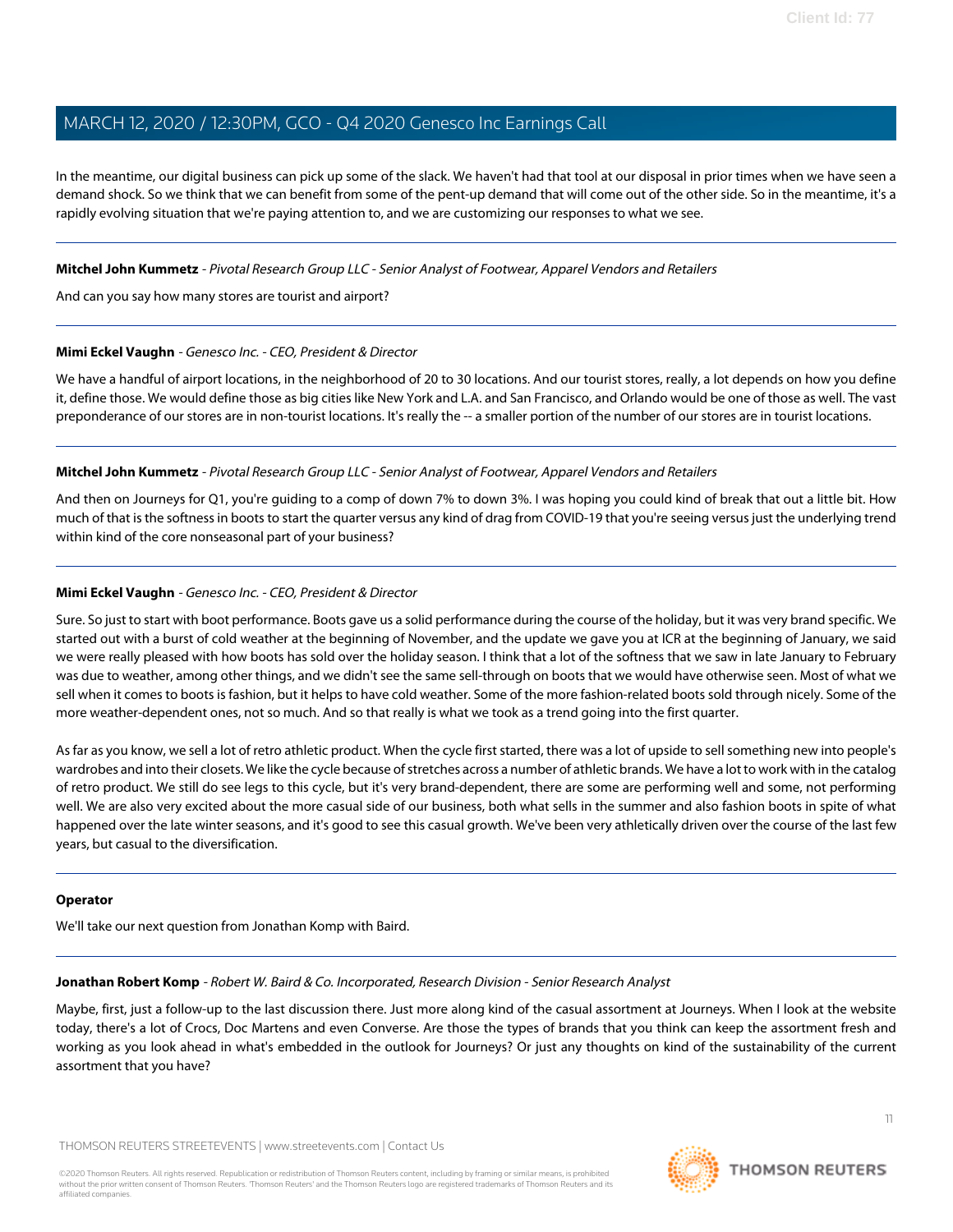#### **Mimi Eckel Vaughn** - Genesco Inc. - CEO, President & Director

Sure. So I would start by saying that I think looking at Journeys' overall performance in the fourth quarter, we were going against a 2-year stack of '18 and put a positive 1% on that. So when you think about 3 years, we gained 20% in our Journeys business, which I think is really a measure of gaining market share. And fashion is constantly rotating at Journeys. We are selling what that teen consumer wants to buy. And when we look at our assortment, certainly for the spring, we see some really nice opportunities in some of the brands that we're offering. And interestingly, what we see is that we have -- we still have nice conversion in our stores. It really has been a function of traffic. And so I think strong conversion in our stores is a measure of when people walk into our stores and cross the lease line, they like what they see. It's really a matter of traffic is the issue that we have been facing over the more recent weeks.

#### **Jonathan Robert Komp** - Robert W. Baird & Co. Incorporated, Research Division - Senior Research Analyst

Okay. That's really helpful. And then maybe a broader topic, understanding this is probably difficult to answer and maybe shifting day-to-day, but just curious maybe how you think more broadly about contingency planning and protecting the business when you have a 4% operating margin and yet, seemingly, pretty low visibility in terms of the near-term demand and some of the macro factors out there. Just how do you conceptually make sure you're protecting the business in that environment?

#### **Mimi Eckel Vaughn** - Genesco Inc. - CEO, President & Director

Yes. It's a great question, and I think that's top of mind for many companies these days in terms of what to do in reaction to the current virus situation. And Jon, I'd say the really good thing is that we have really experienced teams who have been through lots of cycles over the years, whether it be The Great Recession or product rotations, we -- you know our teams, we've got a lot of long tenure in our teams. The health and safety of our people is really most important, and we're taking all the necessary actions here. We have traffic counters in stores. We can react and adjust to staffing levels as needed, and we're going to manage expenses and capital spending very carefully. It's a matter of really managing your business carefully through all of this. Again, over the long term, I think that the situation -- situations like these hurt mall traffic in -- for a time. But eventually, when these situations get under control, we will benefit from the pent-up demand that's out there. And long term, the strength of our businesses and the strategic positioning is what helps us to get to the other side of these things. The retail environment typically has a shakeout during these times, and strong retailers do well and weaker retailers find it hard to survive.

#### <span id="page-11-0"></span>**Operator**

And we'll take our next question from Janine Stichter with Jefferies.

### **Janine M. Stichter** - Jefferies LLC, Research Division - Equity Analyst

I just had 2 more clarifications on the guide, if you could just help me understand what's embedded. So you mentioned the slowdown in airport and tourist locations, are you embedding any broader slowdown outside of those stores in your comp guidance? And then on the gross margin guidance, is there any impact from either needing to help expect goods that you source directly or from name to markdown product that maybe arrive a little bit late? Just help me understand kind of what's in there.

#### **Melvin G. Tucker** - Genesco Inc. - Senior VP & CFO

So just on the sales guide, Janine, we didn't build anything incremental into what the guide is beyond what was in our current business related to the trends within our business, so nothing additional built into that.

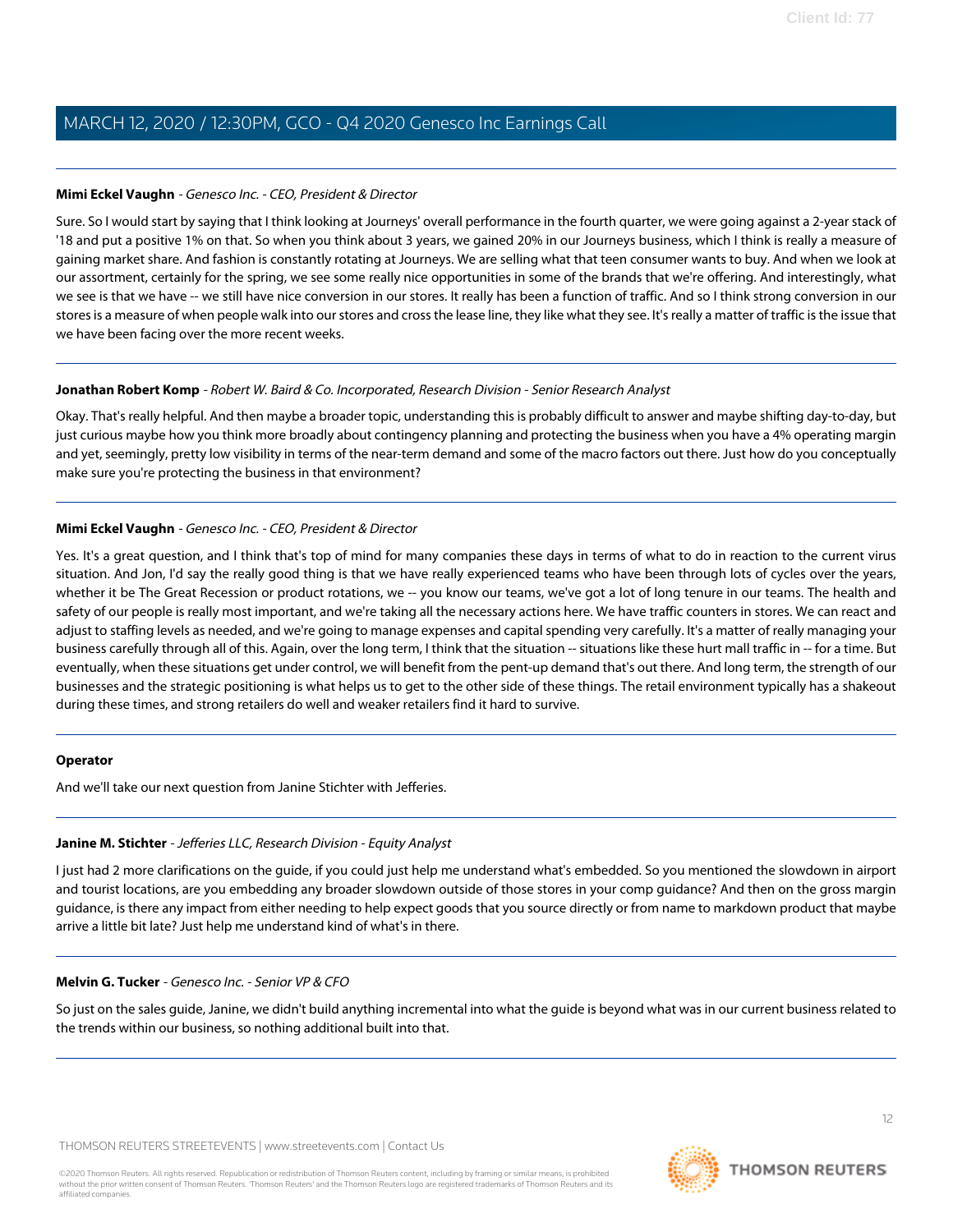#### **Mimi Eckel Vaughn** - Genesco Inc. - CEO, President & Director

Yes. And just before we answer the rest of the question, Janine, there are so many permutations of what could happen that we can only build in what we know. As far as -- and I'll turn it back to Mel to just talk about expediting product and adjusting for gross margin from late product deliveries.

### **Melvin G. Tucker** - Genesco Inc. - Senior VP & CFO

Yes. So we really, from an expediting product, we don't really think that we have too many issues there. I think, from a supply perspective, it's from peaking to our divisional prices, we feel pretty good about being able to get product in, so I don't think there's going to be any supply constraints. Probably the only real issue on the margin line in the front half of the year is we have a little bit more cost of inventory in our Togast business, which was acquired in Licensed Brands. So our margin profile will be a little bit lower in the front half of the year. And as we sell-through the inventory we have on hand, the margins in that business will improve. So the margins will be a little bit lower in Q1 and Q2. And also, we're clearing additional product at Schuh, as we mentioned, and it's driving a lot of incremental revenue in the first quarter. But I think the first 2 quarters, a little bit challenged on the margin line, but it's built into our full year guide.

#### **Mimi Eckel Vaughn** - Genesco Inc. - CEO, President & Director

Yes. So for now, I think, and to sum that up, when you think about Chinese New Year, we had a lot of product that was completed and put on the water. And so we tend to be in a good inventory position at the present moment, as Mel said. On the supply side, we -- most factories are up and running for a product that we source directly. We have good visibility into the things we source directly. What we get from third-party vendors, we've not heard of many delays yet, Janine, and that's the large majority of our business, but it's a bit too soon to tell. As we get into the second quarter, May and June are lower-volume months for us, and so we're in stock for much of what we need for spring. May and June will be lower volume months for us. When we need to start building inventory is a few months from now, which is really back into June and July for our Journeys business when we begin to stock up for Back-to-School. We're landing a lot of fall product at that time, too, in addition to Back-to-School product. And so time will tell the extent to which we've got to expedite additional product, and to the extent that, that happens, it will be into the second quarter.

### **Janine M. Stichter** - Jefferies LLC, Research Division - Equity Analyst

Okay. Great. That's helpful. And then just shifting gears a little bit. You've had some pretty consistent success with reducing rents and now we're hearing even more so than ever, some of the balance of power shifting back into the hands of the tenant. So just any update on kind of what you're seeing in your conversations with your landlords? And if you feel like there's an opportunity for even maybe more significant rent reductions?

#### **Mimi Eckel Vaughn** - Genesco Inc. - CEO, President & Director

Yes. I think I'll give some commentary, and then let Mel just talk about what we have been seeing. But we have been paying a lot of attention to our fixed rent expense structure for really the last 3 years. We have had quite a lot of success here on, not only getting rent reductions, but on shortening lease life, and what's important is that we are working to variabilize rent expense to the extent we can, and that's the whole reason behind the shortening of the lease life is that if we can sign a shorter-term renewal, then if traffic goes up and sales go up, we're happy to pay more rent. And if it doesn't, then we have an opportunity to adjust again.

Some of what we've been seeing Mel made reference to in our prepared remarks, where we are entering into agreements with some of our landlords on these shared fate deals, where they help us with capital, they actually give us variable rent upfront. We have an opportunity to have multiple kickouts, and that is a way to just minimize risk, and so we can move rent expense up and down according to how sales unfold. And to the extent that we find ourselves in a situation where we don't want to be in a store, we have the flexibility and the opportunity to exit. Mel, would you add anything to that?

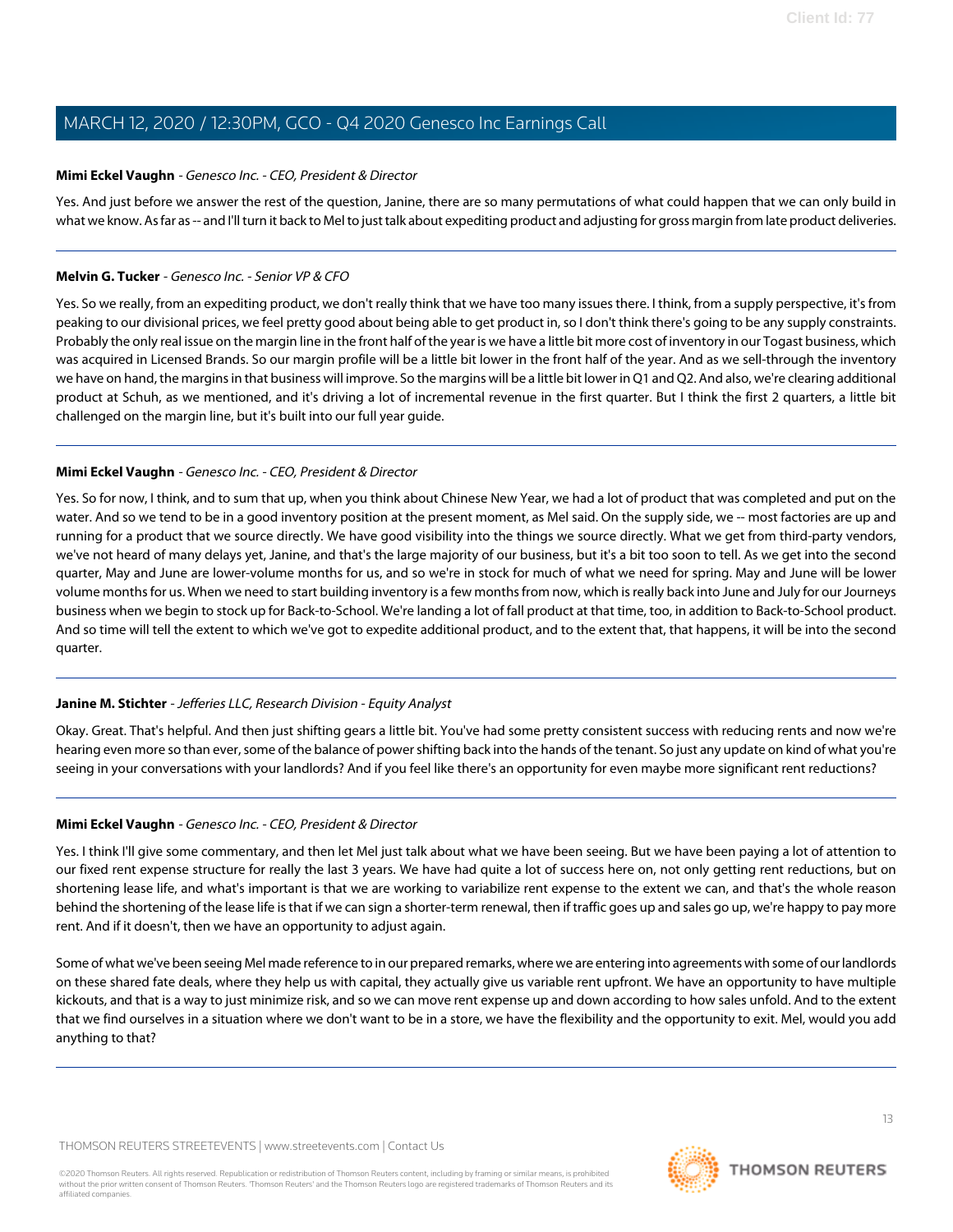#### **Melvin G. Tucker** - Genesco Inc. - Senior VP & CFO

Yes. I mean I think you nailed it. I mean I'd say that one more thing I'd add to it is this we hit about 15% of our stores per year, so we've got quite a few more years of getting 2 stores and having a chance to renegotiate these renewals, and I'm especially excited by the fact that more and more of these deals we're entering into can be shared pay deals. And the more we can do that, the more we can protect on a downside as well. So we're making good progress, and I think we've got plenty of runway to keep doing that.

#### **Operator**

<span id="page-13-0"></span>We'll take our next question from Steve Marotta with CL King & Associates.

#### **Steven Louis Marotta** - CL King & Associates, Inc., Research Division - MD & Director of Research

First, just to put a fine point on -- I know you don't provide quarterly guidance, but you've provided a little bit of color. Assuming negative EPS on a year -- literal negative EPS, not just the comparison on a year-over-year basis, in the first and second quarter is not unreasonable, correct?

#### **Mimi Eckel Vaughn** - Genesco Inc. - CEO, President & Director

Yes, that's correct. We were expecting that it's going to -- we had a really strong first quarter of last year, and we're expecting to go backwards. So I think we said that we think it might be -- it will be difficult to make money in the first quarter based on the current negative comp projection. And then even into the second quarter, we expect that we will go backwards. And depending how far backwards we go, it may also be challenging. These are just simply very low-volume quarters where we are hanging on with our fixed expenses to try to get to the back half of the year with Back-to-School and holiday, where we make a lot of our profit.

#### **Steven Louis Marotta** - CL King & Associates, Inc., Research Division - MD & Director of Research

I wanted to put a fine point on that. And then you've mentioned that your annual guidance assumes nothing incremental outside of the current trends, but it does assume some sort of normalization at some point. Is that a normalization assumption starting tomorrow to mean to the average comp expectation for the balance of the year? Or is that something that starts at the end of the first quarter or at the end of the second quarter? When is your inflection point to what would be considered normalized trends?

#### **Mimi Eckel Vaughn** - Genesco Inc. - CEO, President & Director

Yes. So I think what we've done is we have -- if you look at our overall comp guidance we've given by quarter, we have been most conservative with comps in the first quarter. And even getting into the second quarter, we think that there is a possibility that we could have negative comps, but there's also a possibility that we start to round out at the end of the second quarter, but the whole situation with the coronavirus' dynamic. And I would say -- it would be safe to say that if the situation unfolds further that we haven't built in any additional impact. So our guidance reflects what we've seen so far, and what we've seen so far says that the first half is going to be challenging, but that we have a chance in the back half based on the product trends we're seeing and then also based on the compares. If you look at fiscal '20, we had our strongest comps in the first half of the year, and towards the back end of the year, we gave back a little on comp, so we expect the opposite to happen this year. A couple of other things that I'd point out is that the Togast business that Mel gave you, the economics about we need to add in, and that adds to both the top line and the bottom line we expect for this year. The year we've just finished had quite a bit of bonus built into our numbers, and so we never like to give back bonus, but it does provide some cushion to the extent that this year faces some challenges.

And then finally, the share buybacks that we've had out there that we've completed already has about 9% to this year as well. And so when you look at our overall guidance, it assumes the addition of some new revenue. It's actually at the midpoint assumes that our base businesses go back a little bit. And then we've got some cushion from the bonus. And then finally, share buyback is a help on the EPS side.

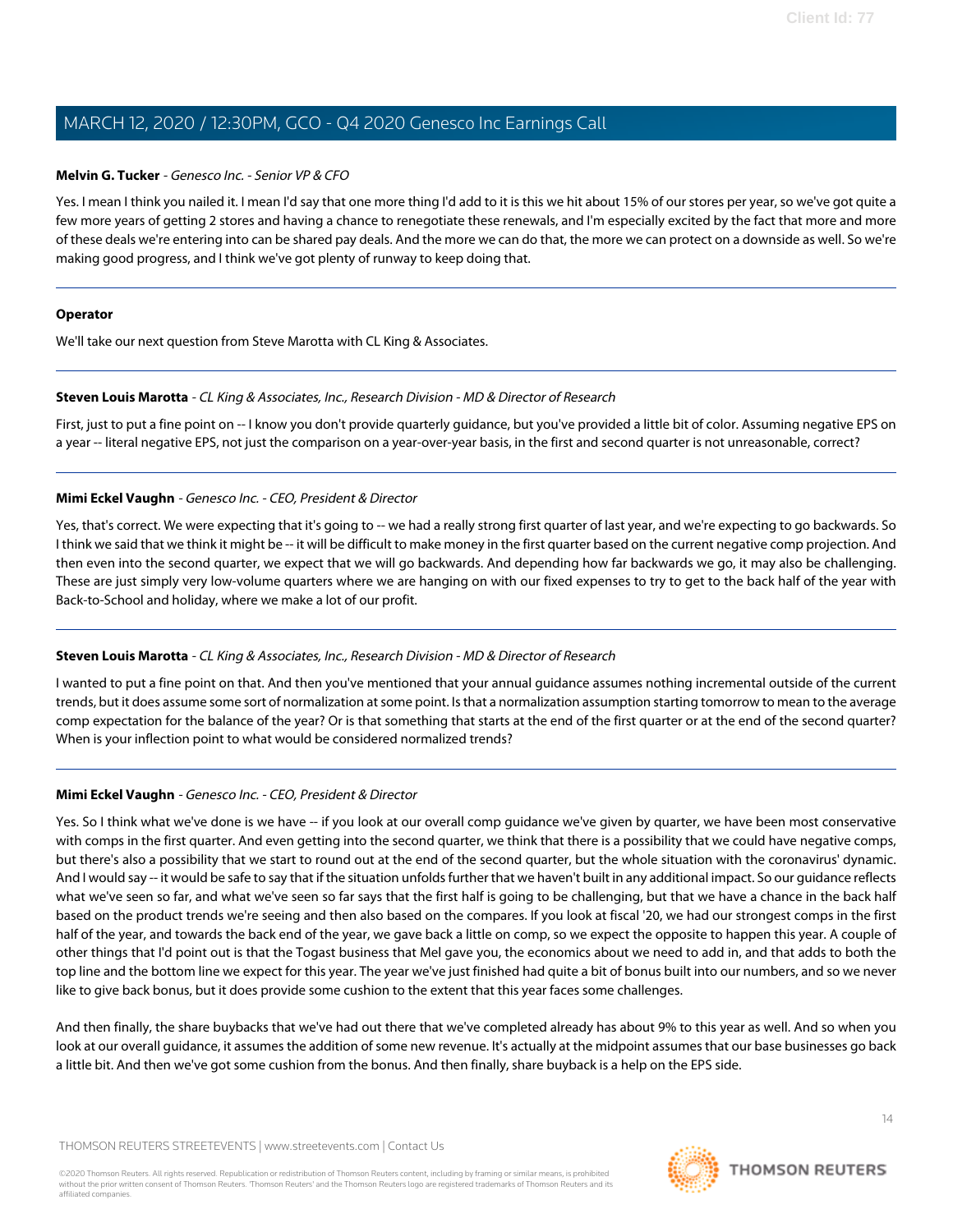#### **Operator**

<span id="page-14-0"></span>The last question comes from Sam Poser with Susquehanna.

#### **Samuel Marc Poser** - Susquehanna Financial Group, LLLP, Research Division - Senior Analyst

I've got a couple. Can you give us some idea of the range of volume out of Togast? And how much you're foreseeing that business as a -- how many bps that alone may impact the gross margin, let's say, in the first quarter as it liquidates, not sort of taking away the fundamental issue that the gross margin there is lower than other parts of the business?

#### **Mimi Eckel Vaughn** - Genesco Inc. - CEO, President & Director

Yes. So I'll start with the color, and then I'll turn it to Mel to give you the specifics in the first quarter. But this Togast opportunity is a great opportunity. We really like the fact that we've added Levi's as a brand to our portfolio, and we've brought on board a terrific team to complement our Licensed Brands team. Our Licensed Brands business is more front-end, front-of-the-year loaded. The Togast business was more back-end of-the-year loaded. We have some nuances in the acquisition where we bought some pressure on gross margin in the first part of the year, as Mel mentioned. And in the back part of the year, we'll work through some of the inventory that we're taking on, which gives us more upside for gross margin. But Mel, if you want to talk specifically about where we see the first quarter gross margins?

#### **Melvin G. Tucker** - Genesco Inc. - Senior VP & CFO

Yes. So for the year, we guided 30 to 50 basis points down in gross margin rate, and a lot of that is due to the addition of Togast and wholesale business, lower margins, \$80 million to \$90 million of revenue. But as I mentioned with Janine is that there are additional royalties and commissions and cost of goods that we have in the front half of the year, that as we cycle through that inventory, our margins as the year progresses. So if you think about that 30 to 50 in the front half, it's probably twice that as far as the pressure in the front half, and it gets better as the year progresses, and it actually flips in the back half.

#### **Mimi Eckel Vaughn** - Genesco Inc. - CEO, President & Director

Yes, and even more pressure probably in the first quarter than in the second.

#### **Melvin G. Tucker** - Genesco Inc. - Senior VP & CFO

The first is the worst.

### **Samuel Marc Poser** - Susquehanna Financial Group, LLLP, Research Division - Senior Analyst

And could we see gross margin down like 80 to 100 basis points in total in the first quarter?

### **Melvin G. Tucker** - Genesco Inc. - Senior VP & CFO

Yes, yes.



**THOMSON REUTERS**